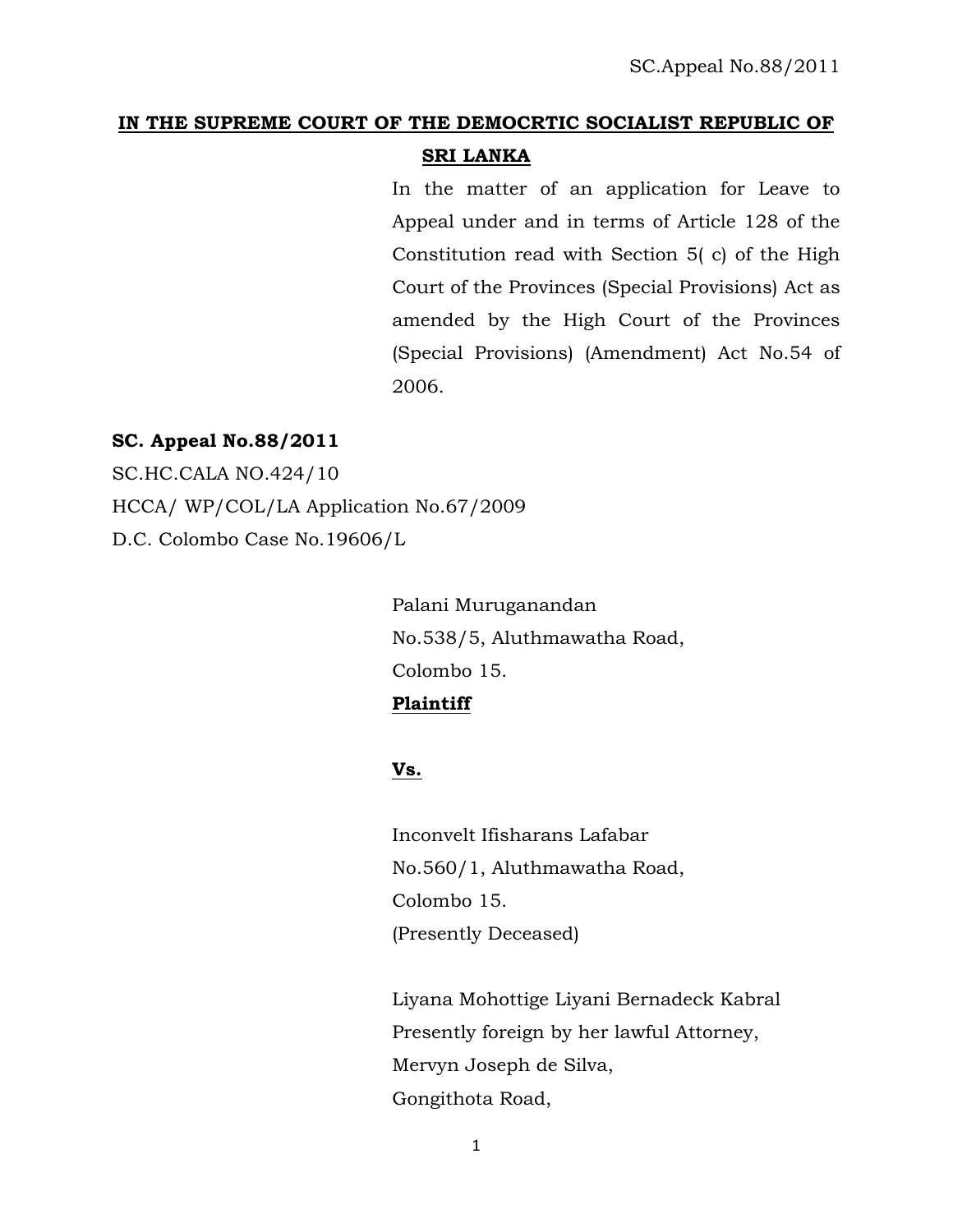Enderamulla and presently of, 560/1, Aluthmawatha Road, Colombo 15.

### **Substituted Defendant**

AND BETWEEN

Palani Muruganandan No.538/5, Aluthmawatha Road, Colombo 15. **Plaintiff-Respondent-Petitioner**

Vs.

Inconvelt Ifisharans Lafabar No.560/1, Aluthmawatha Road, Colombo 15. (Presently Deceased)

Liyana Mohottige Liyani Bernadeck Kabral, Presently foreign by her lawful Attorney, Mervyn Joseph de Silva, Gongithota Road, Enderamulla, and presently of, 560/1, Aluthmawatha Road, Colombo 15. **Substituted Defendant-Petitioner-Respondent**

#### **AND NOW BETWEEN**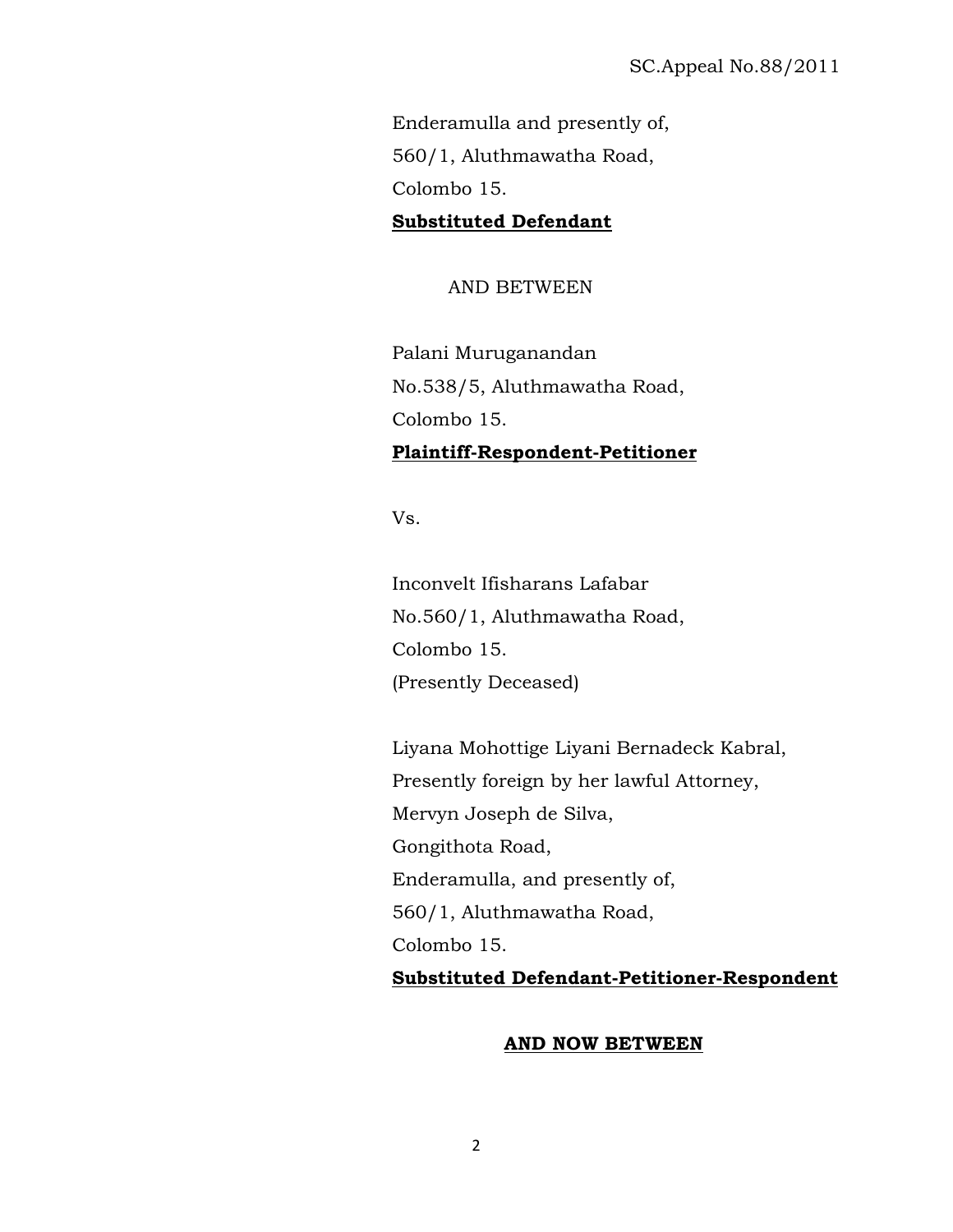Inconvelt Ifisharans Lafabar No.560/1, Aluthmawatha Road, Colombo 15. (Presently Deceased)

Liyana Mohottige Liyani Bernadeck Kabral, presently foreign by her lawful Attorney, Mervyn Joseph de Silva, Gongithota Road, Enderamulla, and presently of, 560/1, Aluthmawatha Road, Colombo 15. **Substituted Defendant-Petitioner-Respondent Petitioner**

## **Vs.**

Palani Muruganandan No.538/5, Aluthmawatha Road, Colombo 15. **Plaintiff-Respondent-Petitioner-Respondent**

**BEFORE** : **SISIRA J. DE ABREW, J. MURDU N.B. FERNANDO, PC, J. & S. THURAIRAJA, PC, J.**

**COUNSEL** : J.M. Wijebandara and Ms.Y.S. Shohani & Kalpani Kalpani Pathirage for the Substituted Defendant-Petitioner-Respondent-Petitioner.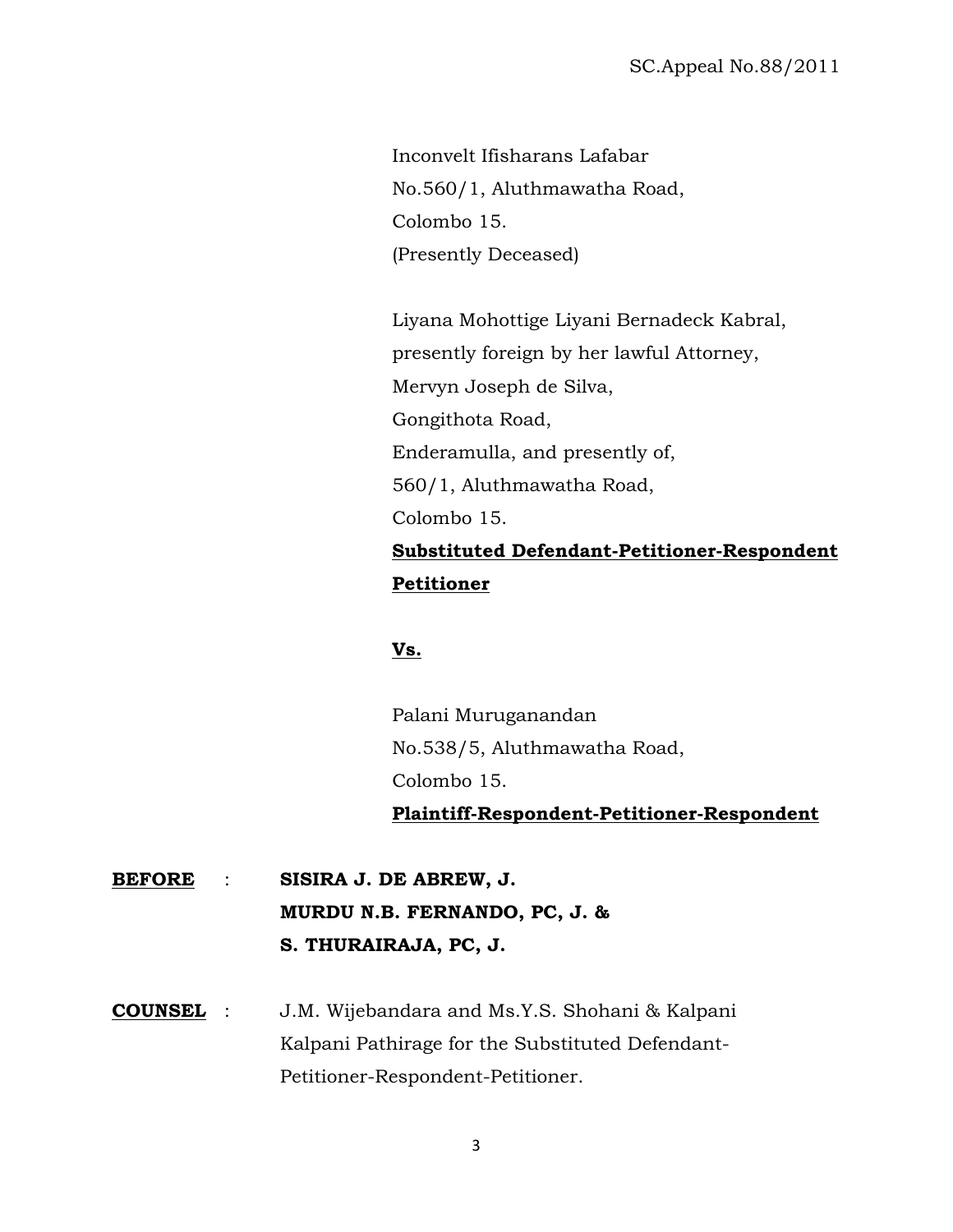V. Thevasenathipathy for the Plaintiff-Respondent-Petitioner-Respondent.

#### **ARGUED &**

**DECIDED ON:** 13.02.2021.

#### **SISIRA J. DE ABREW, J.**

Heard both Counsel in support of their respective cases. This is an appeal against the judgment of the Civil Appellate High Court dated 15.11.2010. This Court by its order dated 29.06.2011 granted Leave to Appeal on questions of law set out in paragraph 21 (i), (ii) and (iii) of the Petition of Appeal dated 21.12.2010 which are set out below,

- 1. Has not the learned Additional District Judge of Colombo erred in law and fact in setting aside that the consent decree which had been entered without precision of the corpus?
- 2. Have the honorable Judges of the High Court of Civil Appeal erred in law and fact in affirming the consent decree which had been entered without a subject matter (the roadway) being ascertained in terms of law?
- 3. Have the honorable Judges of the High Court of Civil Appeal misconceived in law and fact in concluding that the roadway is depicted in Plan bearing No.829?

Facts of this case may be briefly summarized as follows;

The Plaintiff-Respondent-Appellant-Respondent (hereinafter referred to as the Plaintiff-Respondent) filed a case in the District Court of Colombo stating that his roadway has been blocked by the Defendant-Petitioner-Respondent-Appellant (hereinafter referred to as the Defendant-Appellant). The parties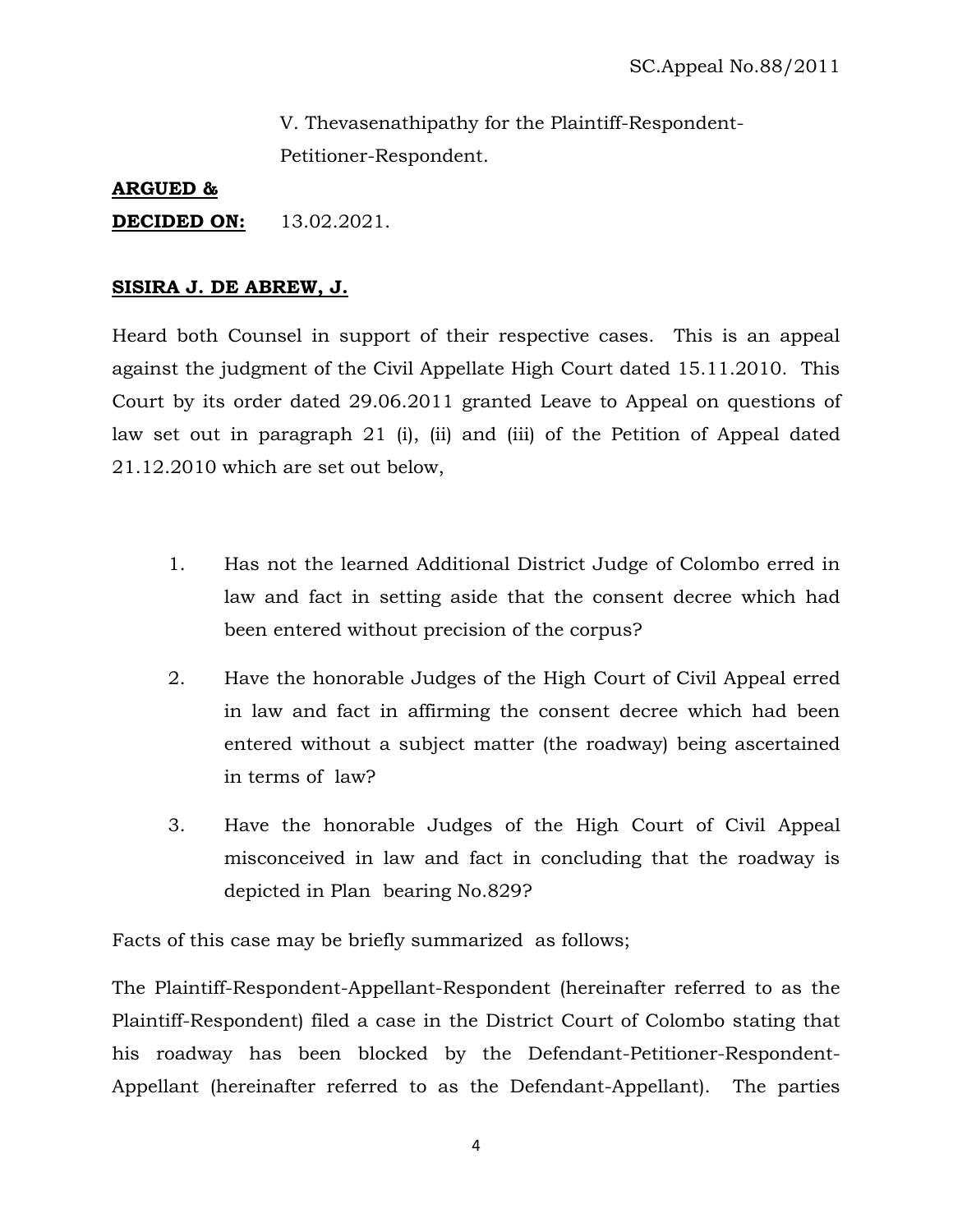entered into a settlement. The learned District Judge entered the consent decree on the terms of settlement suggested by the parties. The consent decree of the learned District Judge contained the following conditions;

1කු ු සංශෝධිත පැමිණිල්ලේ ආයාචනයේ "ආ" පේද,යේ ඉල්ලා ඇති පරිදි පැමිණිලිකරුගේ වාසියට නඩුව තින්දු කිරීම සම්බන්ධයෙන් ව්ත්තිකරුවන් එකගත්වය පලකර සිටිකද

2ඤ. තවදණී ව්ත්තිකරුවන් ව්සින් සඳහන් කර සිට්න එකි පුවේශ මාර්ගයට බාධා අවහිර වන ආකාරයට දැනට කිසිදු කටයුත්තක් කර නොමැති බවත්ණී ඉදිරියටත් බාධා අවහිර කිරිම් නොකරන බවටත් ව්ත්ති කරුවන් එකගතාවය පල කරයිඤ

3ඣද, වෙනත් දිමනා හෝ නඩු ගාස්තු නොමැති බවටත් පාර්ශවකරුවන් එකග වේ.

This consent decree was entered on 17.08.2006. After the consent decree was entered the Defendant-Appellant filed papers in the District Court to vacate the said consent decree. Then the learned District Judge by order dated 29.06.2009 vacated the consent decree.

Being aggrieved by the said order of the learned District Judge dated 29.06.2009 the Plaintiff-Respondent appealed to the Civil Appellate High Court. The Civil Appellate High Court by its judgment dated 15.11.2010 set aside the said order of the learned District Judge dated 29.06.2009. Being aggrieved by the said judgment of the Civil Appellate High Court the Defendant-Appellant has appealed to this Court.

The main argument of the learned Counsel for the Defendant-Appellant is that there is no corpus in this case. Therefore, he contends that the consent decree was a mistake. I now advert to this contention. Was there a mistake in the consent decree? Learned Counsel contended that there is no corpus in this case. But the Defendant-Appellant in paragraph 4 of his amended answer dated 14.02.2006 has admitted that there is an access road. Thus, the contention of learned Counsel for the Defendant-Appellant that there is no corpus fails in limine. Further, the Defendant-Appellant in the consent decree has admitted that there is an access road. Thus, even on the basis of condition

5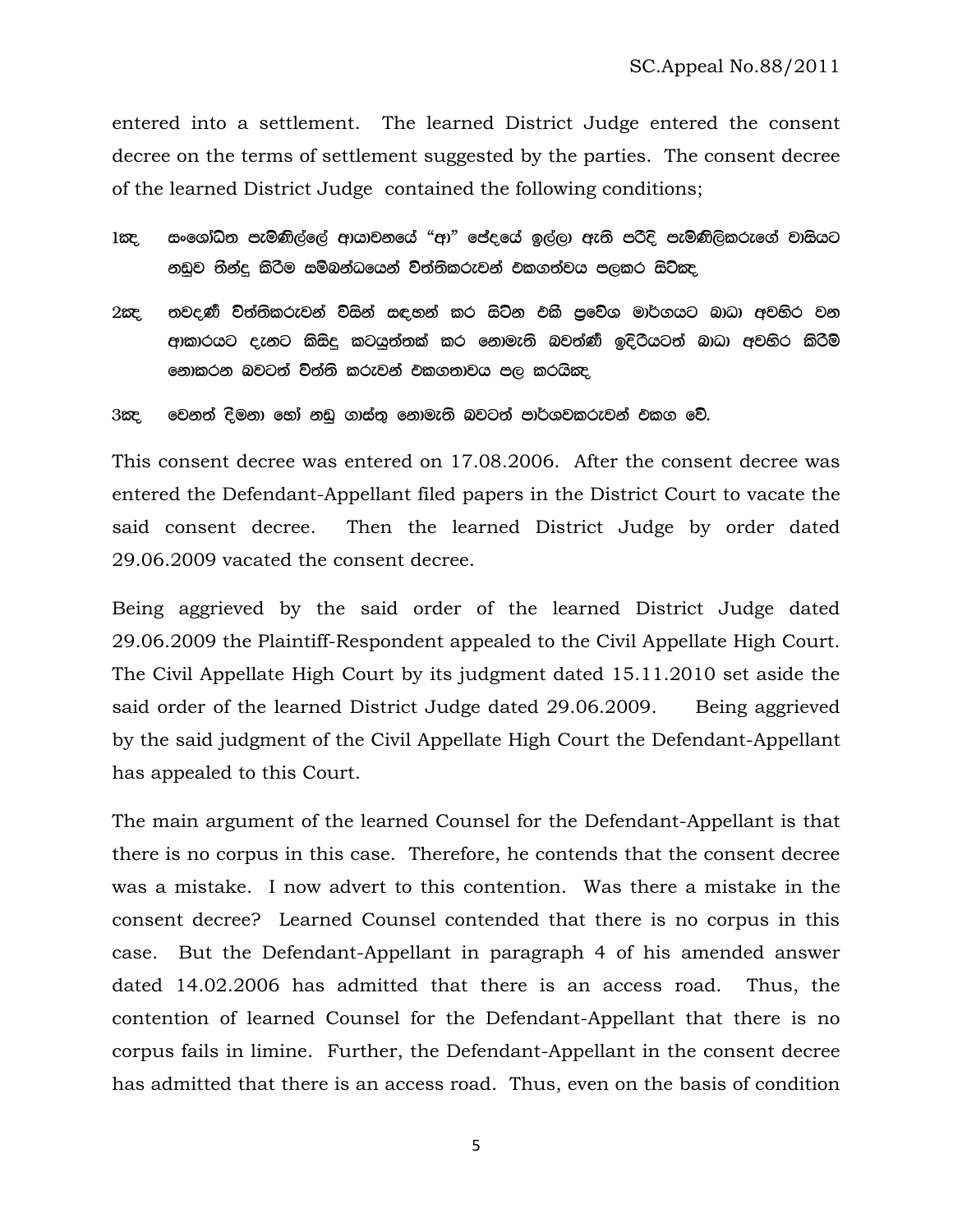No.2 of the consent decree, the contention of learned Counsel fails. Therefore, the contention that there was a mistake in the consent decree is hereby rejected.

In the case of Gunasekara Vs. Leelawathie Srikantha Law Report Volume 5 page 86 Court of Appeal held as follows;

"*A compromise decree is but a contract with the command of a judge superseded to it. It can therefore be set aside on any of the grounds, such as fraud, mistake, misrepresentation etc., on which a contract may be set aside."* 

The main argument of the learned Counsel for the Defendant-Appellant is that there was a mistake in the consent decree. I have rejected the said contention. Thus, applying the principle laid down in the case of Gunasekara Vs. Leelawathie (supra), I hold that the learned District Judge could not have set aside the consent decree in this case. We therefore hold that the learned Judge was in error when he set aside the consent decree. For the above reasons, we answer the 1st question of law as follows,

"The learned District Judge has erred in law".

We answer the  $2<sup>nd</sup>$  question of law in the negative. The  $3<sup>rd</sup>$  question of law does not arise for consideration. For the above reasons, we hold that the learned Judges of the Civil Appellate High Court were correct when they set aside the learned District Judge's order dated 29.06.2009.

For the aforementioned reasons, we affirm the judgment of the learned Judges of the Civil Appellate High Court and dismiss this appeal with costs fixed at